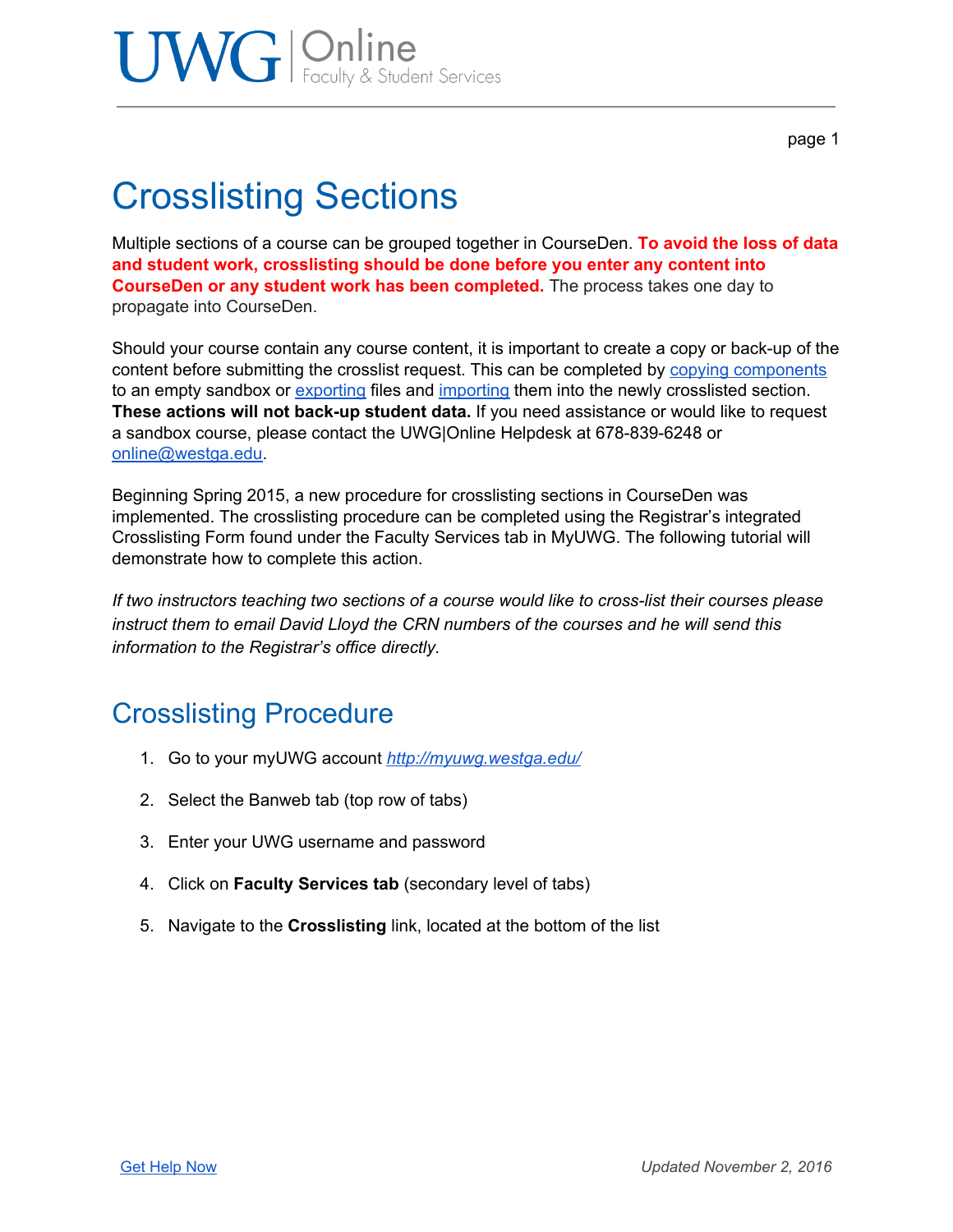

- 6. Read the notes and information at the top of the Crosslist page
- 7. Select the courses you would like to crosslist (check the boxes)

page 2

Class Emma List Crosslisting

**RELEASE: 8.8.1** 

Combine multiple sections into one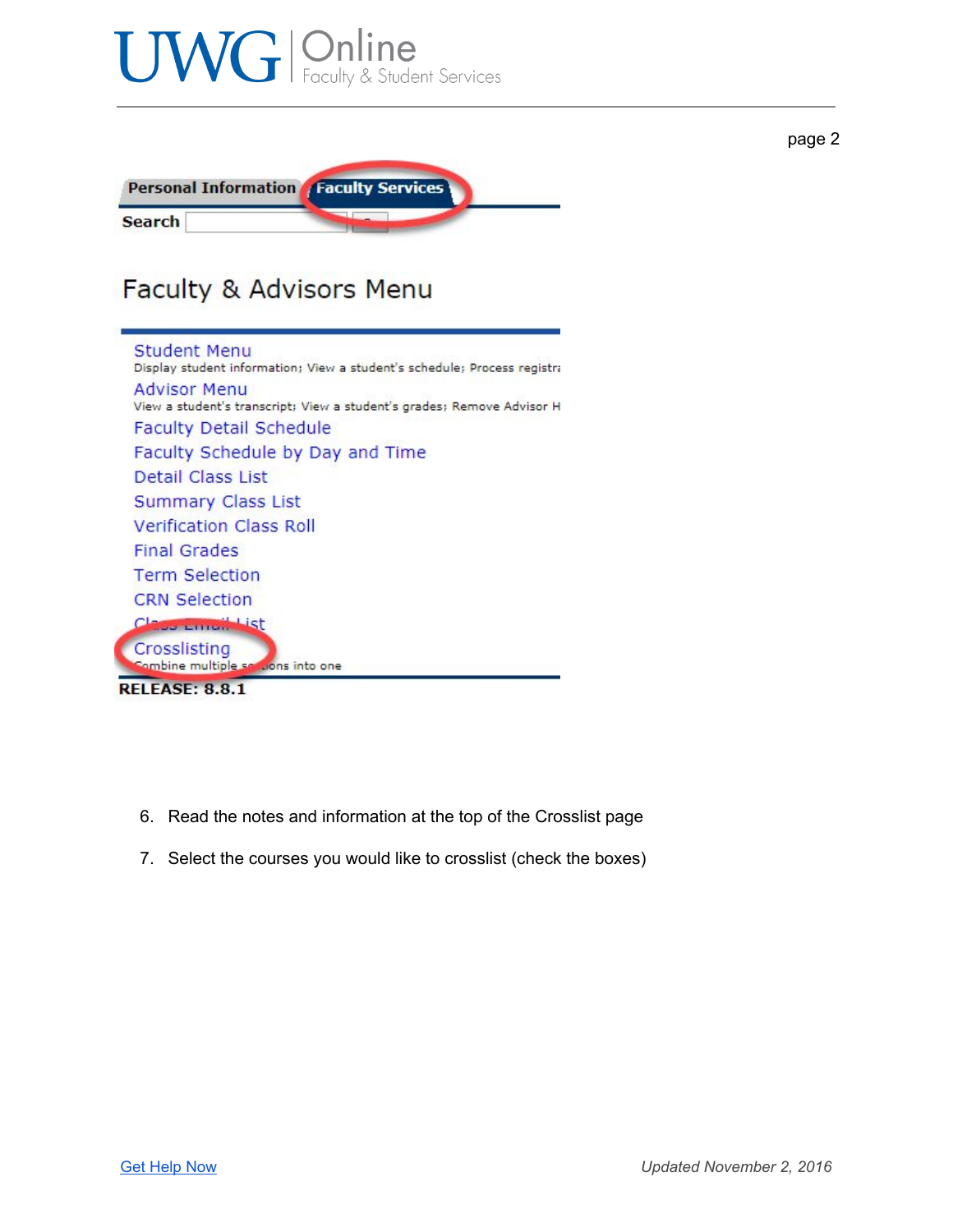# UWG | Online<br>
Faculty & Student Services

#### page 3

#### Crosslist

Crosslist - Combine Multiple Sections into One

NOTE: Cross-listing should be done BEFORE you enter any content into CourseDen sections otherwise, ALL content, student work, and student grades could be lost and irretrievable. (the entire process could take 24-48 hours)

Deadlines: Cross-listing should be requested at least 1-2 days before the start of classes to avoid loss of data and loss

#### **Directions:**

- Submit this form (form goes directly to the Registrars' Office) · Submit it once for each cross-listed ""group"".
- After submitting form:
	- Your cross-list request will go to the registrar for processing
	- A banner/CourseDen integration job will be ran and sent to the BOR for processing.
	- (This could take up to 24-48 hours)
- . Once the Cross-list is complete and has been sent to CourseDen
	- You will see a new section (with "XLS Group" in the title).
	- . Verify the correct sections are cross-listed by viewing your CourseDen Classlist inside the new XLS group a "Section."

and a  $13 - 63$  $\mathbf{r}$  $\sim$   $\sim$   $\sim$  $-1$   $\frac{1}{2}$   $\frac{1}{2}$   $\frac{1}{2}$   $\frac{1}{2}$   $\frac{1}{2}$   $\frac{1}{2}$   $\frac{1}{2}$   $\frac{1}{2}$   $\frac{1}{2}$   $\frac{1}{2}$   $\frac{1}{2}$   $\frac{1}{2}$   $\frac{1}{2}$   $\frac{1}{2}$   $\frac{1}{2}$   $\frac{1}{2}$   $\frac{1}{2}$   $\frac{1}{2}$   $\frac{1}{2}$   $\frac{1}{2}$   $\frac{1}{2}$   $\frac{1}{$  $-1570.020.0240$ 

| If you have questions regarding cross-listing and how it works inside CourseDen call UWG Online at 678-839-6248 |                                     |      |     |                                |  |                               |
|-----------------------------------------------------------------------------------------------------------------|-------------------------------------|------|-----|--------------------------------|--|-------------------------------|
| <b>Instructor's Name:</b>                                                                                       |                                     |      |     |                                |  |                               |
| <b>Instructor's ID:</b>                                                                                         |                                     |      |     |                                |  |                               |
| <b>Instructor's Email:</b>                                                                                      |                                     |      |     |                                |  |                               |
| Applicable Semester : Spring Semester 2018                                                                      |                                     |      |     |                                |  |                               |
|                                                                                                                 |                                     |      |     |                                |  |                               |
|                                                                                                                 |                                     |      |     |                                |  |                               |
|                                                                                                                 |                                     |      |     |                                |  |                               |
|                                                                                                                 |                                     |      |     |                                |  |                               |
|                                                                                                                 |                                     |      |     |                                |  |                               |
|                                                                                                                 |                                     |      |     |                                |  |                               |
|                                                                                                                 |                                     |      |     |                                |  |                               |
| <b>Course To Crosslist</b>                                                                                      |                                     |      |     |                                |  |                               |
|                                                                                                                 | <b>Subject Course Section Title</b> |      |     |                                |  | <b>CRN</b> Enrolled CrossList |
| <b>Cross-list Section 1: EDSI</b>                                                                               |                                     | 9933 | E01 | Leadership for Change 10737 28 |  |                               |
|                                                                                                                 |                                     |      |     |                                |  |                               |
|                                                                                                                 |                                     |      |     |                                |  |                               |
|                                                                                                                 |                                     |      |     |                                |  |                               |
|                                                                                                                 |                                     |      |     |                                |  |                               |
|                                                                                                                 | CrossList                           |      |     |                                |  |                               |
|                                                                                                                 |                                     |      |     |                                |  |                               |

#### 8. Click **Crosslist**

- After submitting the form:
	- The instructor's **cross-list request** will go to Registrar's for processing
	- A **banner/CourseDen integration** will be ran and sent the the BOR for processing (This job is run automatically every night.)
- Once the Cross-list is complete and has been sent to **CourseDen**:
	- Instructor will see a **new section** (with "XLS Group" in the title)